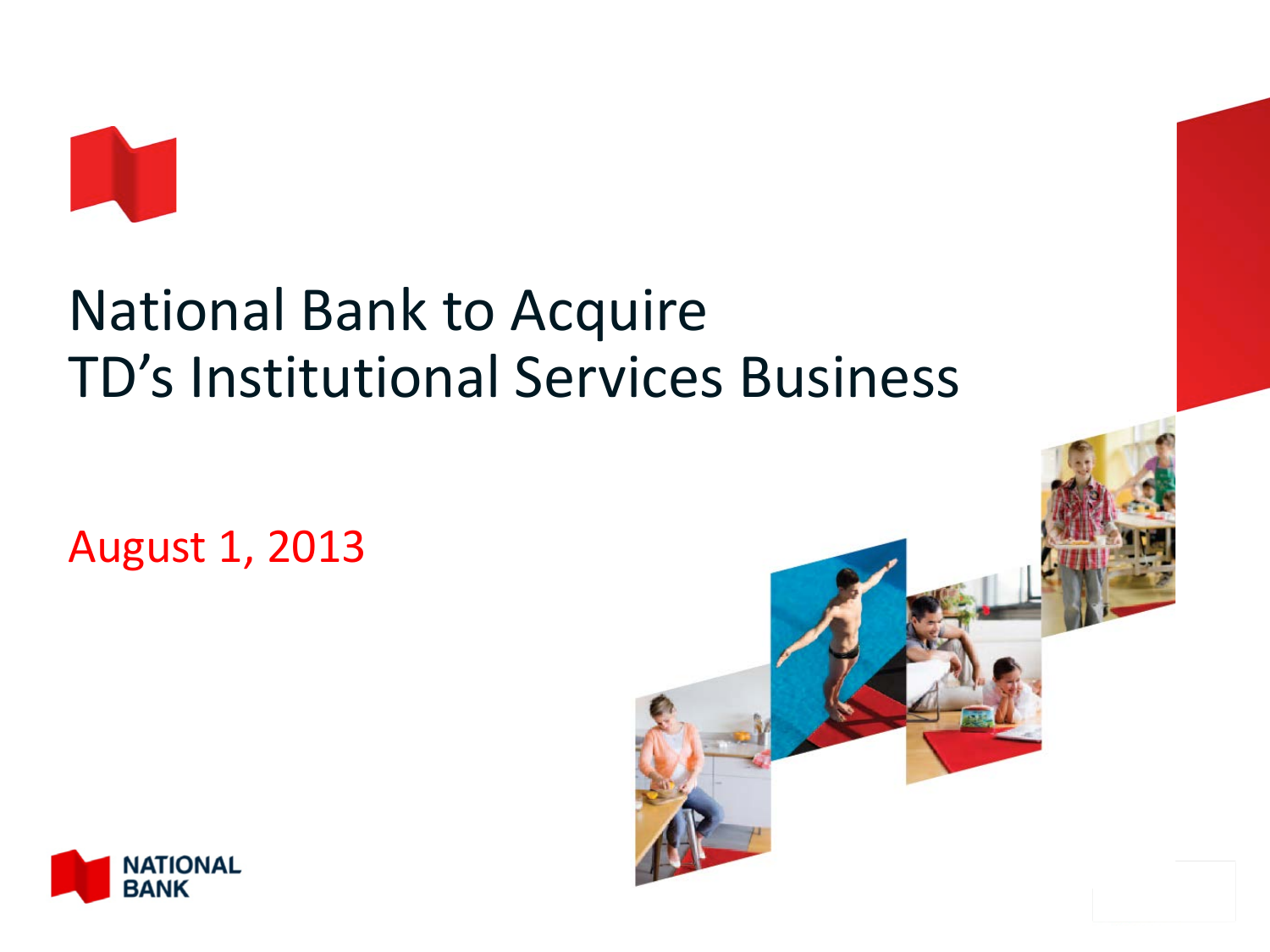## Caution Regarding Forward-Looking Statements

From time to time, National Bank of Canada (the Bank) makes written and oral forward-looking statements, such as those contained in the Major Economic Trends and the Outlook for National Bank sections of the 2012 Annual Report, in other filings with Canadian securities regulators, and in other communications, for the purpose of describing the economic environment in which the Bank will operate during fiscal 2013 and the objectives it has set for itself for that period. These forward-looking statements are made in accordance with current securities legislation. They include, among others, statements with respect to the economy—particularly the Canadian and U.S. economies—market changes, observations regarding the Bank's objectives and its strategies for achieving them, Bank projected financial returns and certain risks faced by the Bank. These forward-looking statements are typically identified by future or conditional verbs or words such as "outlook," "believe," "anticipate," "estimate," "project," "expect," "intend," "plan," and similar terms and expressions.

By their very nature, such forward-looking statements require assumptions to be made and involve inherent risks and uncertainties, both general and specific. Assumptions about the performance of the Canadian and U.S. economies in 2013 and how that will affect the Bank's business are among the main factors considered in setting the Bank's strategic priorities and objectives and in determining its financial targets, including provisions for credit losses. In determining its expectations for economic growth, both broadly and in the financial services sector in particular, the Bank primarily considers historical economic data provided by the Canadian and U.S. governments and their agencies.

There is a strong possibility that express or implied projections contained in these forward-looking statements will not materialize or will not be accurate. The Bank recommends that readers not place undue reliance on these statements, as a number of factors, many of which are beyond the Bank's control, could cause actual future results, conditions, actions or events to differ significantly from the targets, expectations, estimates or intentions expressed in the forward-looking statements. These factors include without limitation:

- The ability to attract and retain key employees who will support the acquired institutional services business, including certain senior management of the acquired institutional services business;
- The ability to complete the conversion of the client records, systems and operations supporting the acquired business to the Correspondent Network platform within anticipated time periods and costs;
- The retention of substantially all of the clients of the acquired institutional services business following the closing;

together with general factors such as credit risk, market risk, liquidity risk, operational risk, regulatory risk, and reputation risk, (all of which are described in greater detail in the Risk Management section that begins on page 57 of the Bank's 2012 Annual Report available at www.sedar.com); the general economic environment and financial market conditions in Canada, changes in the accounting policies the Bank uses to report its financial condition, including uncertainties associated with assumptions and critical accounting estimates; tax laws in Canada; and changes to capital and liquidity guidelines and to the manner in which they are to be presented and interpreted.

The forward-looking information contained in this document is presented for the purpose of interpreting the information contained herein and may not be appropriate for other purposes and is made as of the date of this document. The Bank assumes no obligation to update or revise them to reflect new events or circumstances and cautions readers not to place undue reliance on these forward-looking statements.

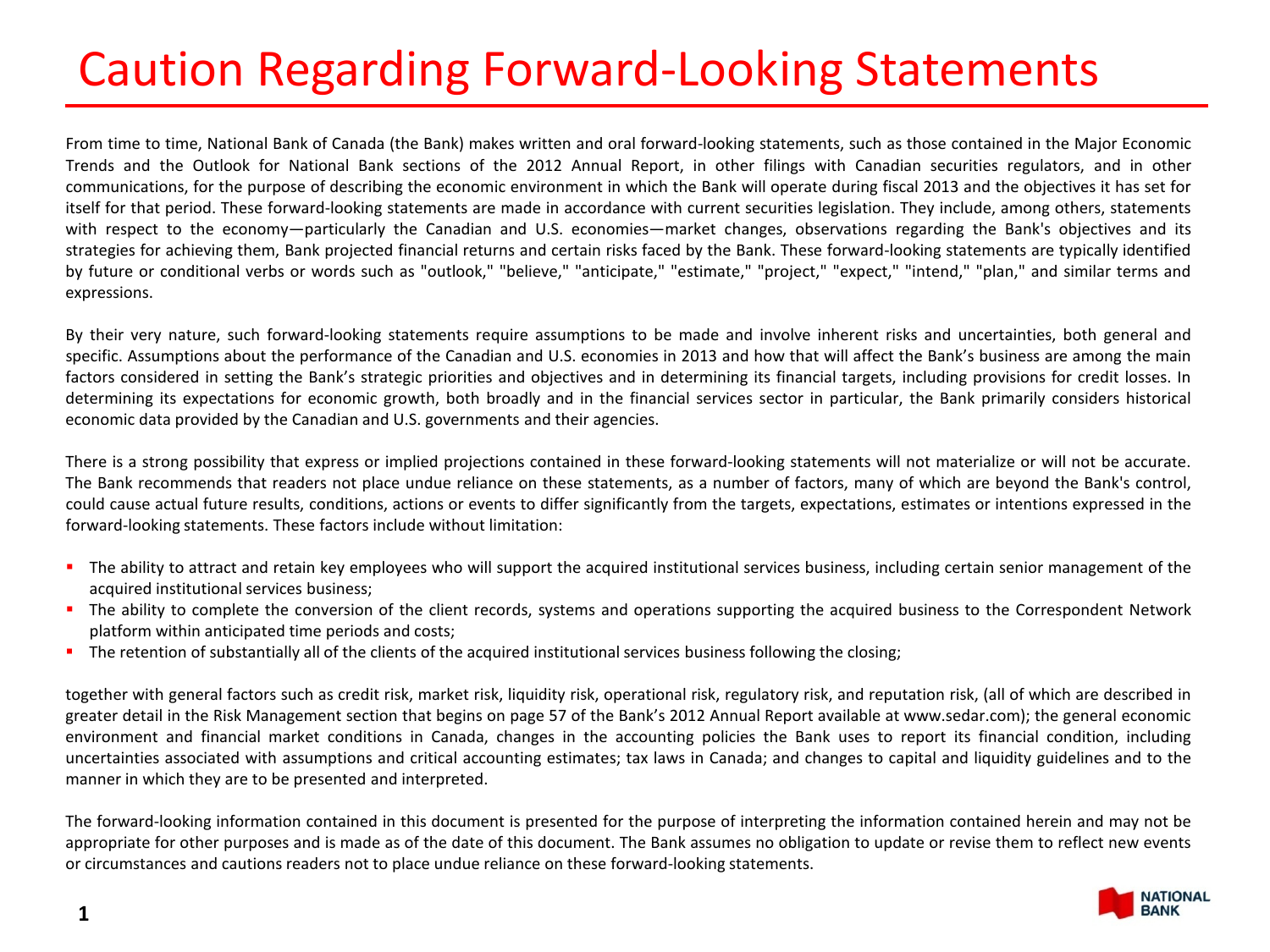## Overview of TD Waterhouse Institutional Services

| \$1.4 billion of high quality deposits<br>Over 130,000 client accounts |                                                                                                                                                                                                                                                                                                          | \$6.4\$<br>\$6.5<br>\$6.1<br>Oct-2011<br>Oct-2012<br>Apr-2013                                                                          |
|------------------------------------------------------------------------|----------------------------------------------------------------------------------------------------------------------------------------------------------------------------------------------------------------------------------------------------------------------------------------------------------|----------------------------------------------------------------------------------------------------------------------------------------|
|                                                                        | <b>Portfolio Managers (PMs)</b>                                                                                                                                                                                                                                                                          | <b>Introducing Brokers (IBs)</b>                                                                                                       |
| <b>Value</b><br><b>Proposition</b>                                     | Provides independent PMs comprehensive<br>resources to manage their end client assets<br>Custody, trading and clearing of securities<br>٠                                                                                                                                                                | Enables IBs to lower operating costs by outsourcing<br>back-office and book of record processing                                       |
| <b>Core Services</b><br>and Technology                                 | Trading and settlement on major markets across<br>major asset classes<br>Online management and regulatory reporting<br>Investment fund specialists to assist firms in<br>launching funds<br>End client online access and electronic statements<br>and tax documents<br>Secure and seamless data delivery | Trading and settlement on major markets across<br>major asset classes<br>Custody of client assets and financing of client<br>margining |
| <b>AUA &amp; Clients</b>                                               | \$27.2 billion and 243 firms serviced                                                                                                                                                                                                                                                                    | • \$6.5 billion and 21 firms serviced (8 discretionary<br>brokers, 6 retail brokers and 7 institutional brokers)                       |



**\$27.2 \$23.8 \$20.6** 

**\$33.7**<br>\$26.7 **\$30.1** \$33.7

≯

CAGR: 17%

**PM IB**

**AUA (Bn)**

 $\checkmark$  Established in 1987

 $\checkmark$  Client experience focused provider of complete back-office

Managers and Introducing Brokers

 $\checkmark$  \$34 billion in assets under administration ("AUA")

solutions, investment products and support services for Portfolio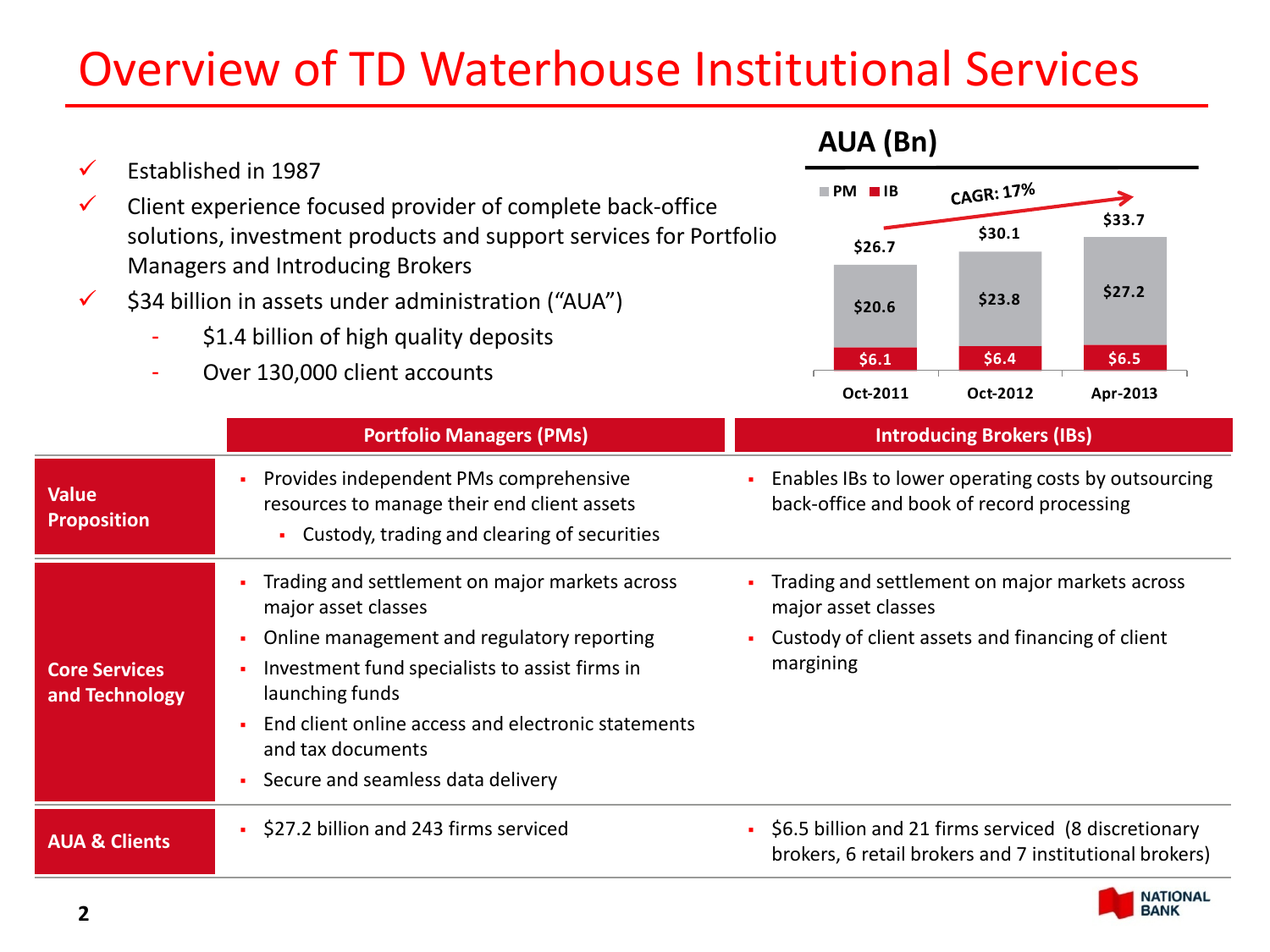## Strategic Rationale

 **Continued expansion of National Bank's wealth distribution network across Canada**

- National Bank Correspondent Network ("NBCN") will have over \$84 billion in AUA and 408 registered independent dealer and portfolio manager clients across Canada
- Acquisition in line with stated strategy to expand outside of Quebec in areas of strength
- Diversification of client mix and revenue streams
- Opportunity exists to offer other National Bank services to expanded NBCN platform

 **Accelerates NBCN's growth trajectory supported by a highly integrated service platform**

- Highly complimentary to existing business
- Greater exposure to a growing segment of the market: fee-based managed assets
- Technological investments to support client retention and growth, will also benefit other NBC business lines

#### **Financially attractive transaction**

- Immediately accretive to EPS
- Expecting high level of client retention
- Well-identified and manageable integration risks

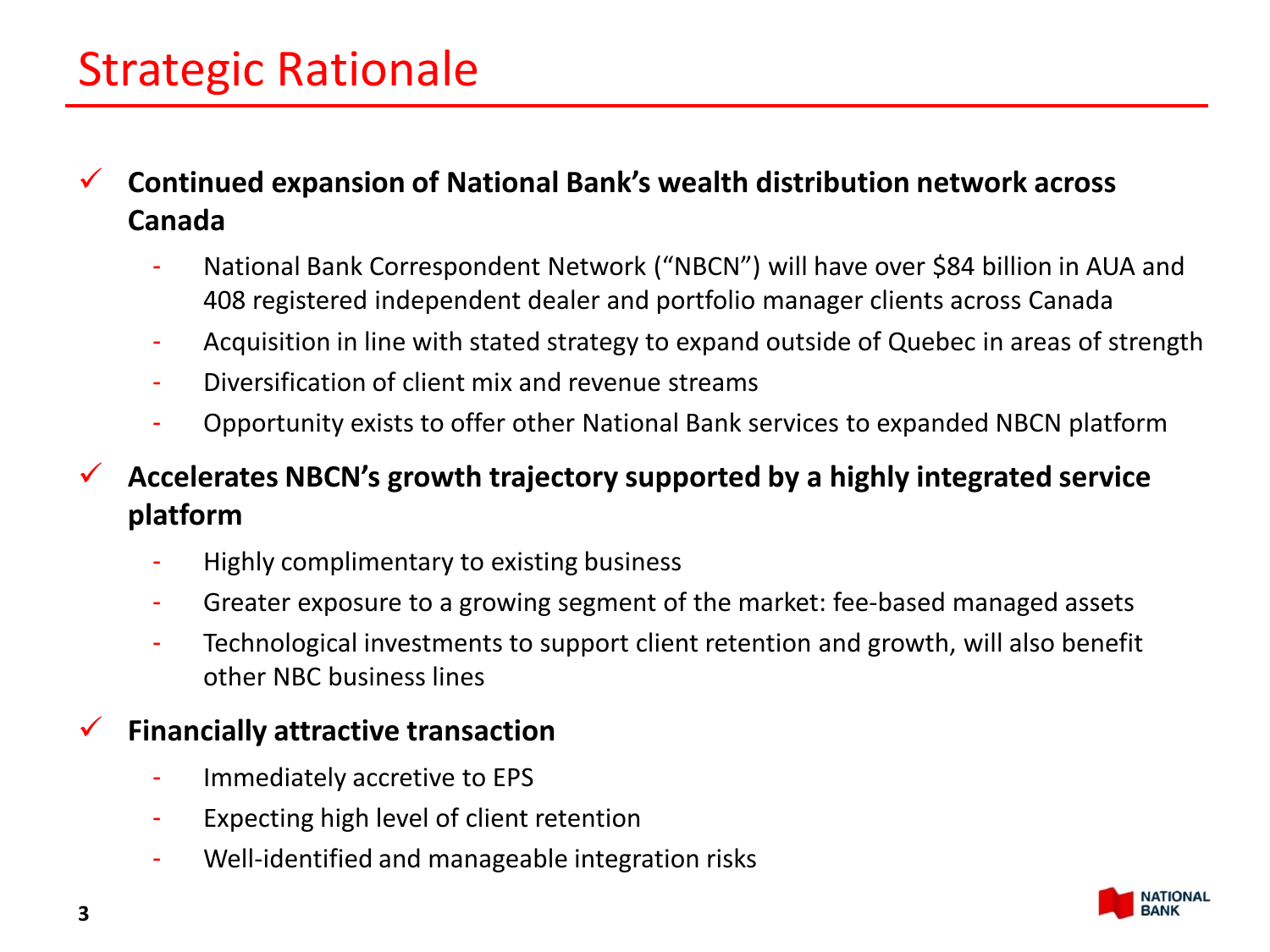| <b>Purchase Price</b>                          | • \$250 million in cash, subject to adjustment                                                       |  |
|------------------------------------------------|------------------------------------------------------------------------------------------------------|--|
| <b>Purchase Price</b><br><b>Adjustment</b>     | • Adjustment mechanism depending on the level of<br>client retention experienced one year from today |  |
| <b>Employees</b>                               | • Majority of front-office employees to be offered<br>employment with NBCN                           |  |
| <b>Transition Services</b><br><b>Agreement</b> | • In place to support the business until conversion is<br>completed                                  |  |
| <b>Transition Period</b>                       | • Client conversion expected to be completed 8 months<br>following closing                           |  |
| <b>Closing</b>                                 | • Expected before the end of 2013<br>• Regulatory approvals required                                 |  |

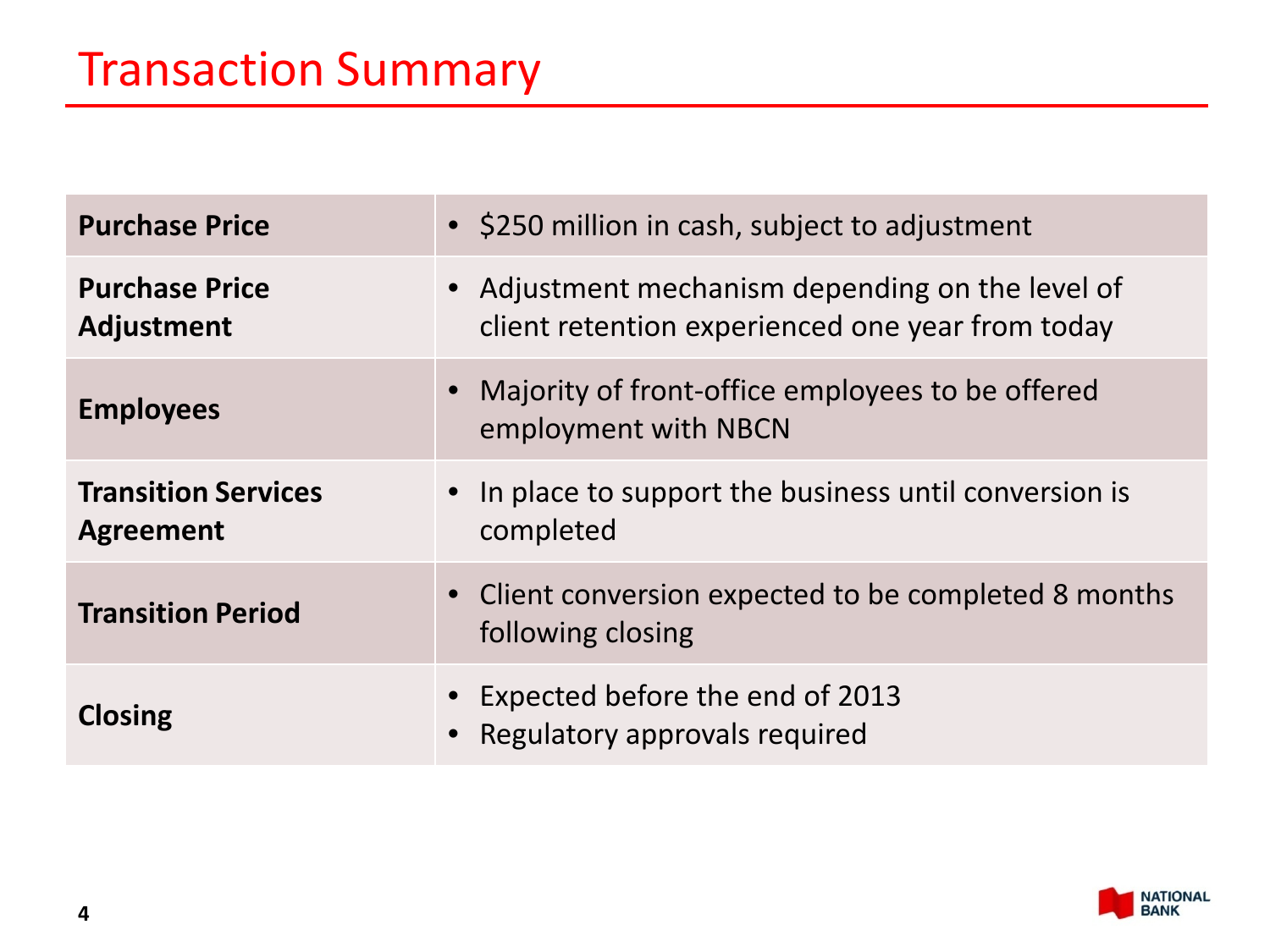## Overview of National Bank Correspondent Network

**A leading provider of securities processing services to independent advisory firms in Canada**

| As at April 30, 2013       | <b>National Bank</b><br>Correspondent<br><b>Network</b> | <b>TD Waterhouse</b><br><b>Institutional</b><br><b>Services</b> | <b>Combined</b><br><b>NBCN</b> |
|----------------------------|---------------------------------------------------------|-----------------------------------------------------------------|--------------------------------|
| <b>IIROC IB Firms</b>      | 67                                                      | 21                                                              | 88                             |
| <b>PM Firms</b>            | 77                                                      | 243                                                             | 320                            |
| <b>AUA</b>                 | \$50 Bn                                                 | $$34$ Bn                                                        | \$84 Bn                        |
| <b>Deposits</b>            | \$3.3 Bn                                                | $$1.4$ Bn                                                       | \$4.7 Bn                       |
| <b>Client Accounts</b>     | 350,000                                                 | 130,000                                                         | 480,000                        |
| <b>Dedicated Employees</b> | 110                                                     | 60                                                              | 170                            |

 $\checkmark$  Patrick Primerano joined NBCN in December 2012, previously oversaw TD Waterhouse Institutional Services

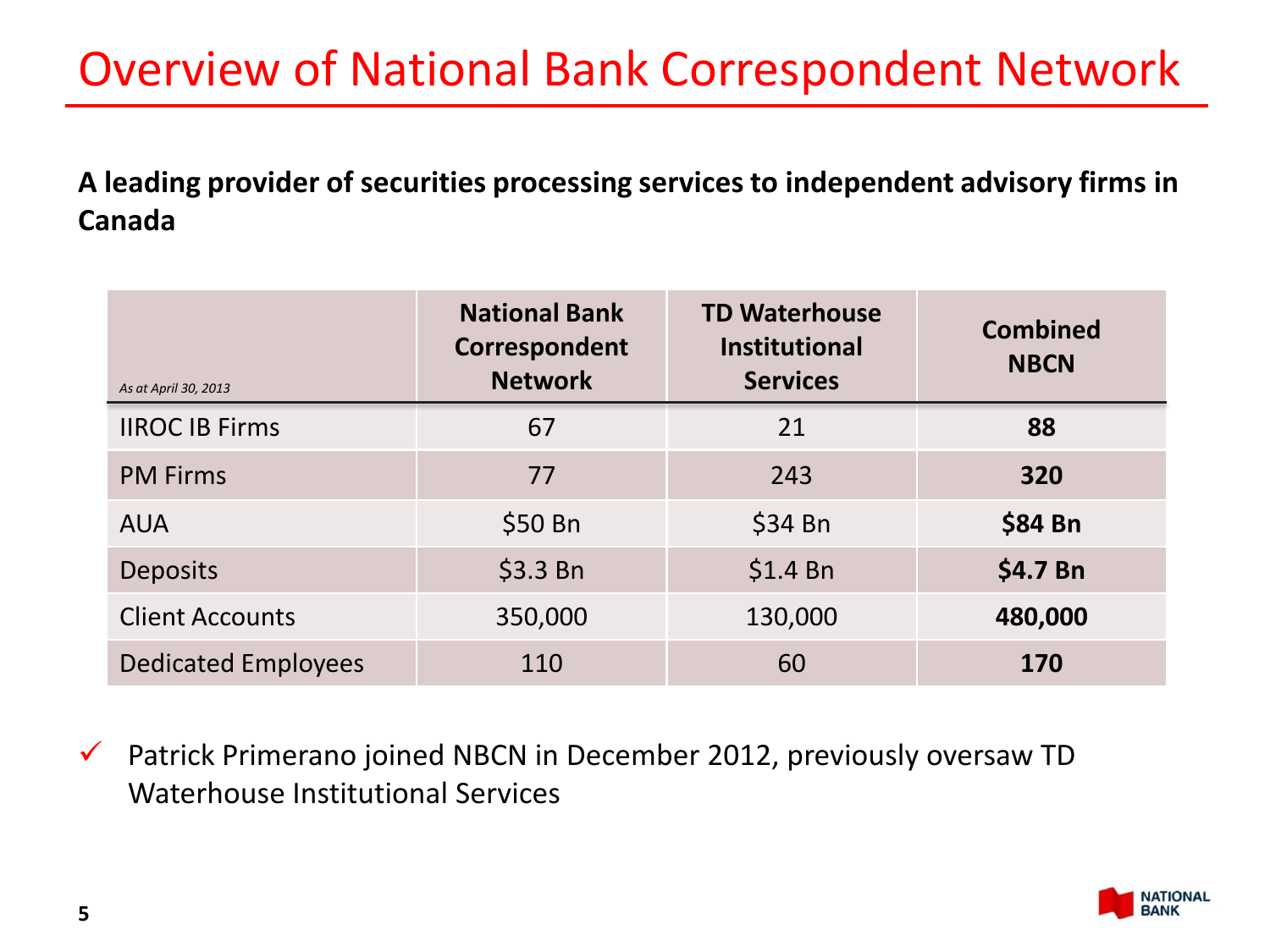### Improved Growth Profile of Wealth Management Group

- **Increased exposure to growing segments of the fee-based asset market**
	- Portfolio Managers and IIROC licensed discretionary brokers, serving high net worth clients
- **Increased exposure to provinces with higher predicted growth**
- **Increased visibility and exposure of National Bank across the country**
- **Added IT tools that will increase productivity of our existing networks**
- **Wellington West, HSBC Securities (Canada) Private Client Services Network and TD Waterhouse Institutional Services acquisitions significantly increase our distribution footprint for investment and banking solutions and products**
- **Reaffirms our commitment to the relationship driven advice business**
- **Reaffirms our position as a consolidator of choice**
- **Natcan-Fiera merger has created, as expected, a growing and independent asset management company that has also become a consolidator of choice**

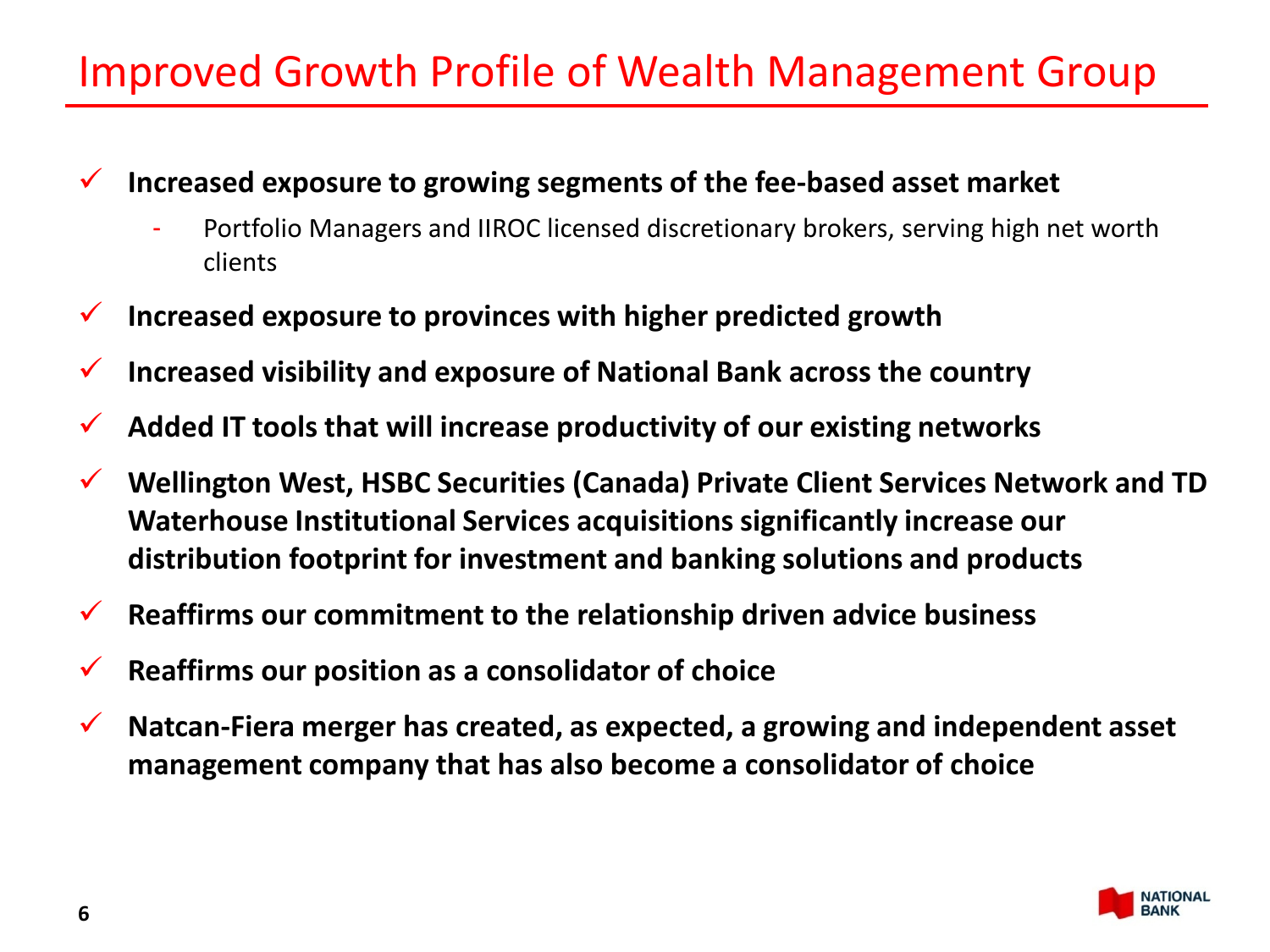## Earnings and Capital Impacts

### **Immediately Accretive to EPS**

- \$0.12 in 2014 and \$0.14 in 2015 assuming full benefit of acquisition in FY 2014

### **Favourable Outlook for Growth**

- Growth in assets under administration
- Increasing interest rates
- Opportunities to offer additional National Bank services to expanded NBCN platform

### **Capital Impact**

- No common equity issuance
- Approximately 40 bps reduction to Common Equity Tier 1 Ratio under Basel III
- Common Equity Tier 1 Ratio under Basel III to remain above 8%
- No common share buyback in Q3 2013
- Common share buyback on hold for Q4 2013